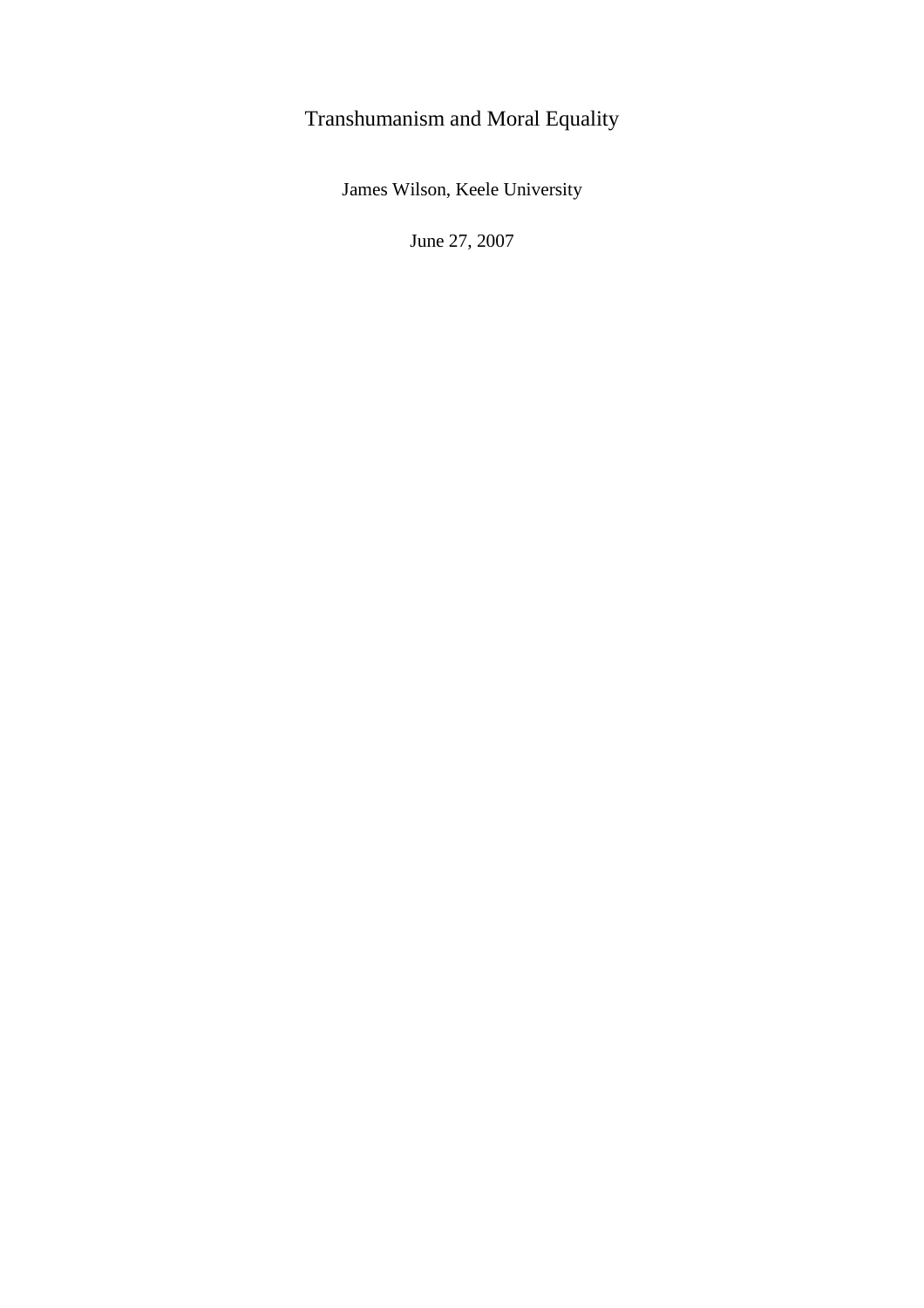# Transhumanism and Moral Equality

#### Abstract

Conservative thinkers such as Francis Fukuyama have produced a battery of objections to the transhumanist project of fundamentally enhancing human capacities. This article examines one of these objections, namely that by allowing some to greatly extend their capacities, we will undermine the fundamental moral equality of human beings. I argue that this objection is groundless: once we understand the basis for human equality, it is clear that anyone who now has the sufficient wherewithal to count as a person from the moral point of view will continue to count as one even if others are fundamentally enhanced; and it is mistaken to think that a creature which had even far greater capacities than an unenhanced human being should count as *more* than an equal from the moral point of view.

### 1 INTRODUCTION

Moral egalitarians believe that all moral persons should be treated as equals: none are to be treated as less than equal, and none are to be treated as more than equal. As used by the moral egalitarian, 'moral person' is a term of art, and should be distinguished from the sense of 'person' used in philosophical debates around personal identity. For moral egalitarians, a moral person *just is* a creature that has the right features to count as an equal from the moral point of view: moral personhood in this sense neither implies personhood in the sense that the personal identity theorist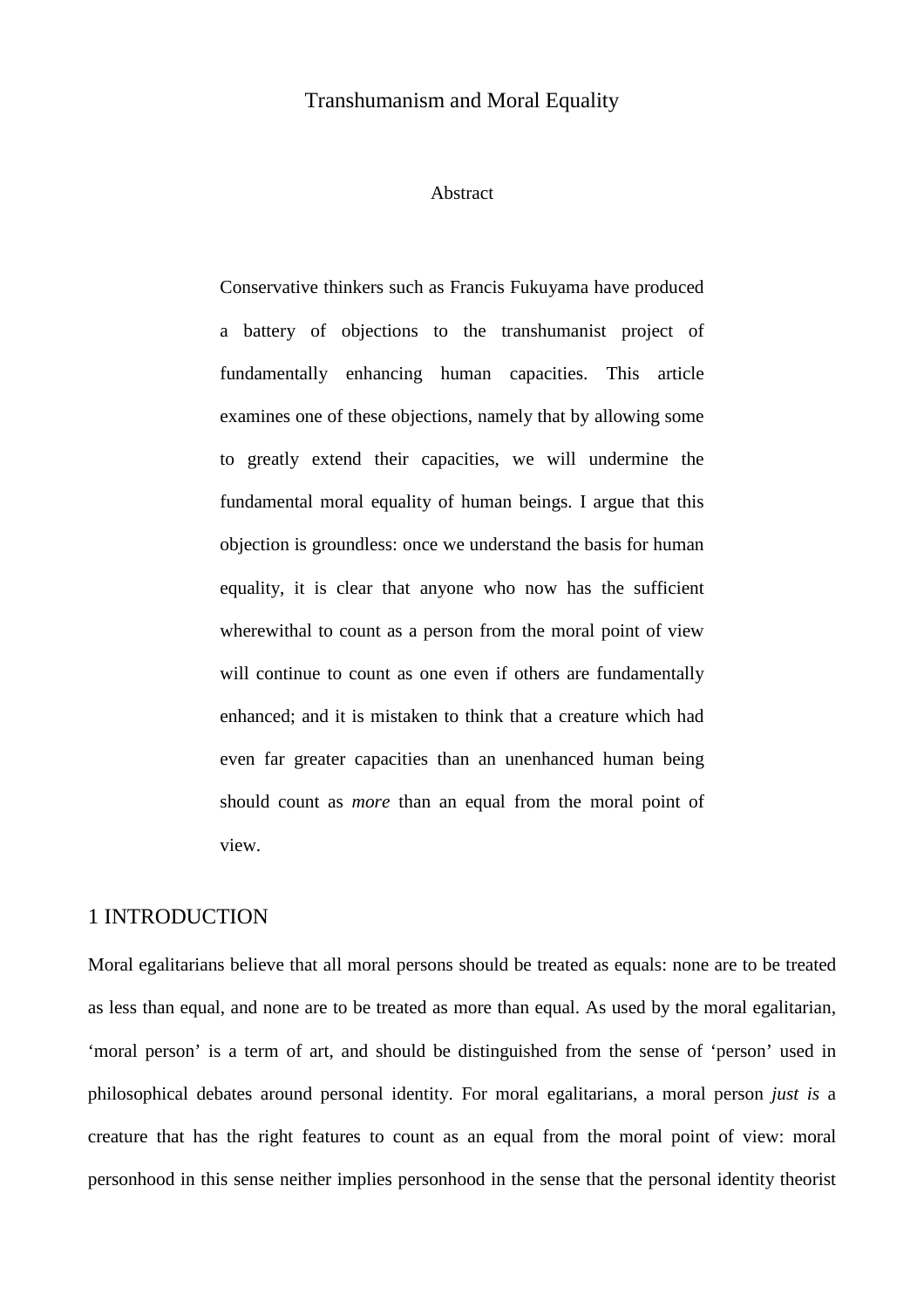is interested in, nor is implied by it, despite the evident closeness of the two concepts.<sup>1</sup>

In this paper I defend moral egalitarianism against the objection that creatures with greatly superior capacities should be treated as *more* than equals. I argue that once a creature has the capacities to reach the appropriate standard for moral personality,<sup>2</sup> that creature ought to be a considered as an equal to *all other moral persons,* regardless how superior in capacities any other creatures may be. This conclusion is important because it undercuts the moral egalitarian objections to human enhancement that writers such as Francis Fukuyama have advanced. If the argument of this paper is correct, *no* enhancements we could make to human beings could do anything to undermine the moral status of the unenhanced. Hence if the project of human enhancement presents us with a moral problem, it cannot be that it will undermine our status as moral equals.

The rest of this paper falls into four sections. Section 2 introduces Fukuyama's argument for the claim that human enhancement would undermine the equal moral status of all persons. The next three sections answer this argument. Section 3 argues that Rawls has put forward a plausible account of the *sufficient* conditions for moral personality (namely what he calls the 'two moral powers'), and assuming this account is correct, even if some human beings became massively enhanced, the unenhanced would retain the two moral powers, and hence would always still count as moral persons. However this account as stated does not yet make it clear why it would be wrong to think of the enhanced as *more* than equals. The remaining two sections aim to remedy this deficit: section 4 argues that we should think of the properties which make creatures moral persons as *threshold properties*, namely as properties which are significant as regards to moral status *only* up to the point where the threshold of moral personality has been reached. Section 5 argues (against an objection from Arneson) that it is *not* arbitrary to treat the two moral powers as threshold properties. It is not arbitrary to do so because moral persons are appropriately valued as *ends in*

<sup>1</sup> For example, most moral egalitarians claim that newborns should count as moral persons despite the fact that newborns are not plausibly regarded as persons in the personal identity sense. In addition, some moral egalitarians would wish to deny the status of a moral person to creatures which were persons in the personal identity sense, but which had no capacity whatsoever for caring for the wellbeing of others.

Where I use the term 'person' in the rest of this article, I should be understood to be referring to moral persons.

<sup>2</sup> I use 'moral personality' to refer to the state of being a moral person.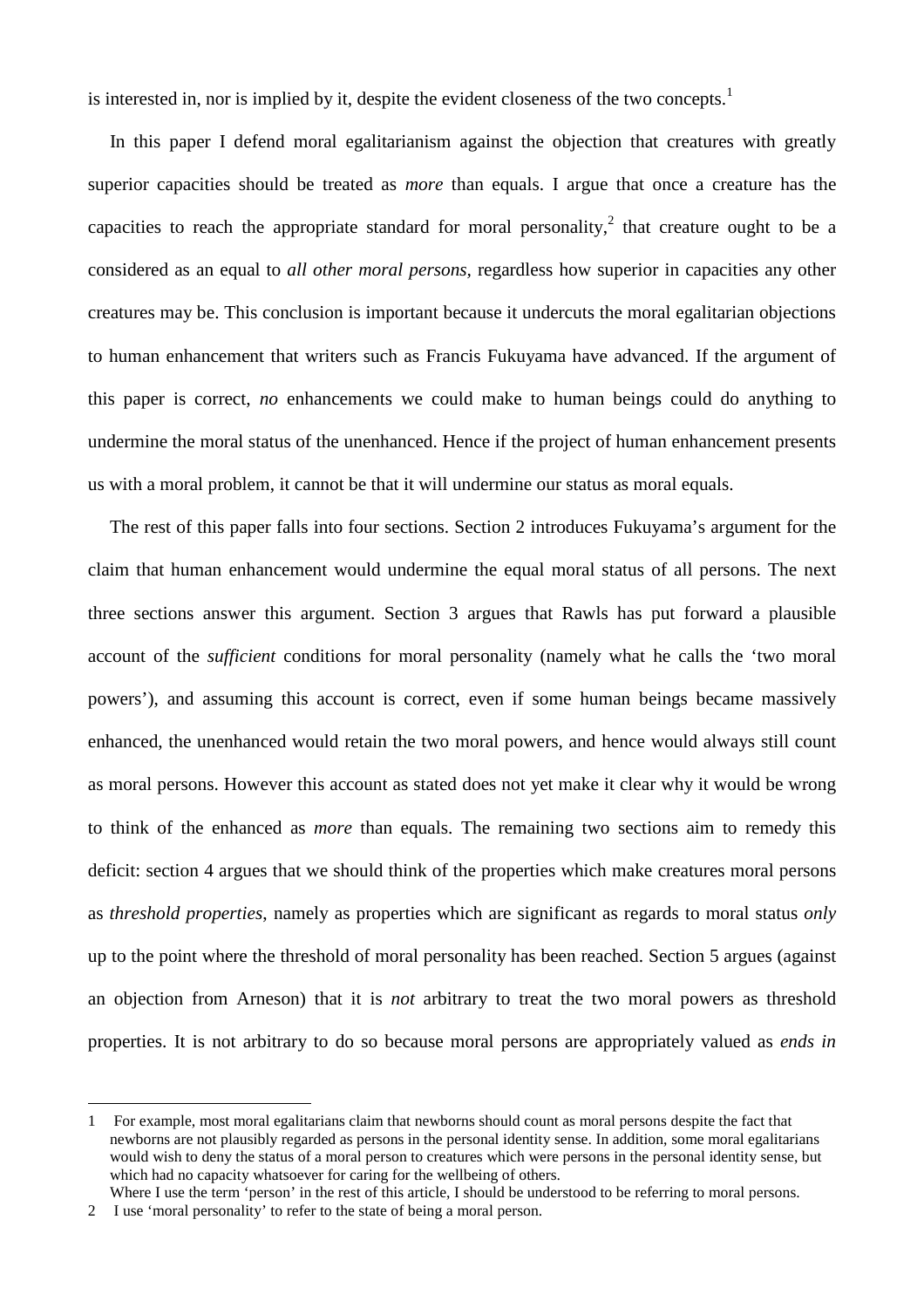*themselves,* and one person *cannot* be more of an end in themselves than another. Hence once we get clear about what it is to treat one another as equals, there is no possibility of someone being *more* than an equal in the relevant sense: every moral person can and should esteem themselves to be on a footing of equality with every other moral person, whether those persons are human, posthuman or nonhuman.

### 2 FUKUYAMA'S WORRY ABOUT EQUALITY

Francis Fukuyama has repeatedly argued that human beings with greatly enhanced capacities would threaten the equal moral status of the unenhanced. His argument for this claim implies that, contrary to what most moral egalitarians believe, the equality of human beings rests on the contingent fact that all human beings share the same human nature, and that hence were we to make fundamental alterations to human nature (as transhumanists<sup>3</sup> advocate doing), there would no longer be any basis for moral egalitarianism:

The political equality enshrined in the Declaration of Independence rests on the empirical fact of natural human equality… Underlying this idea of the equality of rights is the belief that we all possess a human essence that dwarfs manifest differences in skin color, beauty, and even intelligence. This essence, and the view that individuals therefore have inherent value, is at the heart of political liberalism. But modifying that essence is the core of the transhumanist project. If we start transforming ourselves into something superior, what rights will these enhanced creatures claim, and what rights

<sup>3</sup> Transhumanists believe that 'the human species in its current form does not represent the end of our development but rather a comparatively early phase,' and they affirm 'the possibility and desirability of fundamentally improving the human condition through applied reason, especially by developing and making widely available technologies to eliminate aging and to greatly enhance human intellectual, physical, and psychological capacities.' N. Bostrom. 2003. *The Transhumanist FAQ*. Available at: www.transhumanism.org/resources/faq.html [Accessed 20 December 2006].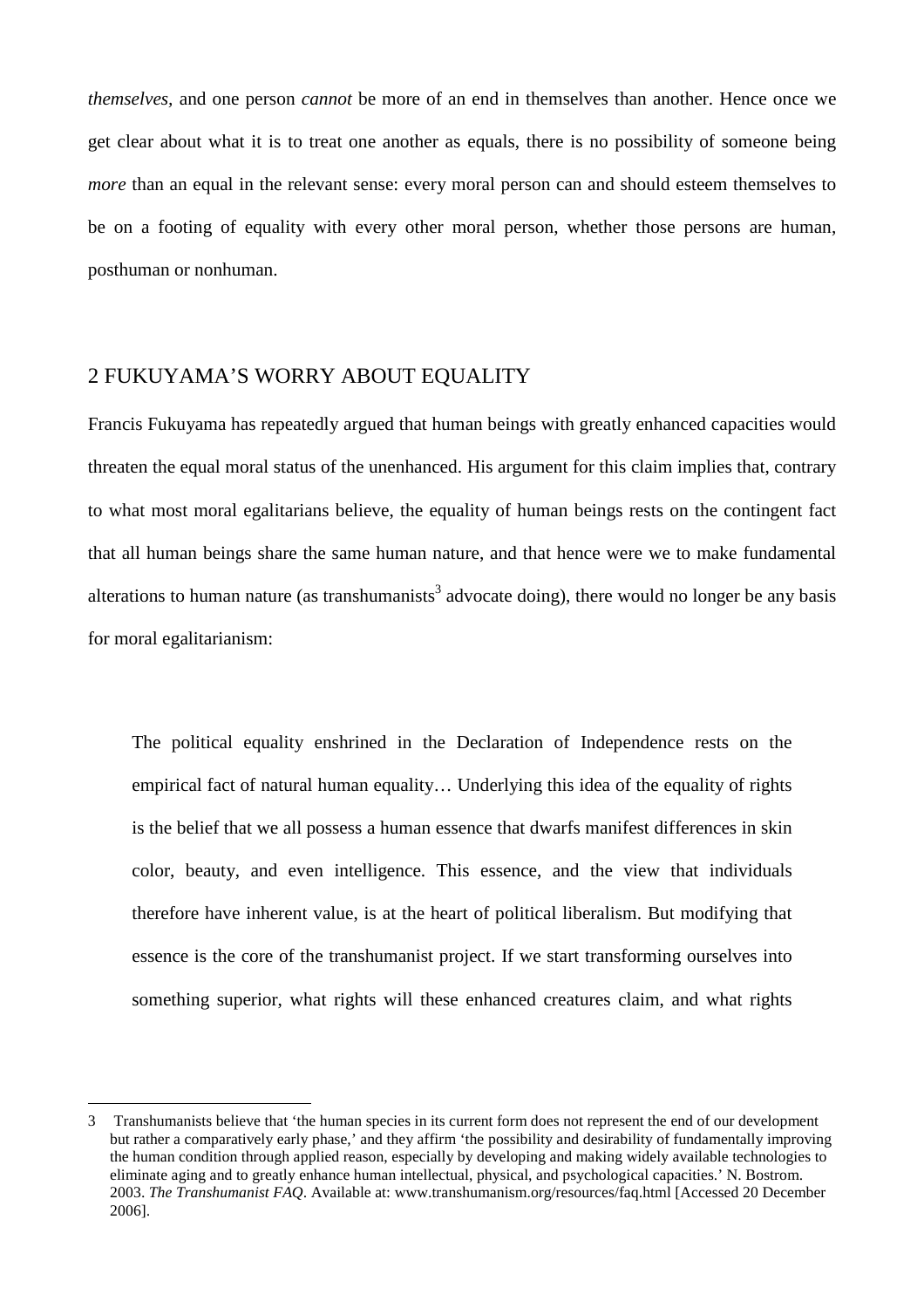will they possess when compared to those left behind?<sup>4</sup>

The reference to a 'human essence', is, I suggest unfortunate, and does little, if anything to explain or justify Fukuyama's underlying worry. For in foregrounding the idea of a human essence, Fukuyama commits himself to the following structure of argument:

1. There is a human essence.

2. This human essence is responsible for our equal moral status.

3. This human essence would be changed if we were to enhance ourselves in various ways.

4. Therefore if we enhance ourselves in various ways we will no longer all be of equal moral status.

However, the combination of (2) and (3) is strikingly implausible.<sup>5</sup> In order for the human essence to be something which could plausibly be lost by the types of enhancements which transhumanists recommend, it would have to be tightly linked to the *very particular* features and capacities that human beings in fact now have. But it is implausible to think that these *very particular* features and capacities could be necessary to have the status of a moral equal (for this would rule out a priori the possibility of nonhumans who could count as moral equals).<sup>6</sup> And moreover, even if the 'human essence' were what explains the moral equality of all current humans, why would the equality of the unenhanced with the enhanced be threatened by the *enhanced's* departure from this essence?

However, leaving on one side the idea of the human essence, Fukuyama has put his finger on a type of worry for moral egalitarianism. Fukuyama's worry could be rephrased as that the enhanced will not only *think* of themselves as superior to the ordinary unenhanced human beings, but will also *be* superior, and this superiority will be in some sense *bad*. There are two senses in which the

<sup>4</sup> F. Fukuyama. Transhumanism. *Foreign Policy* Sep/Oct 2004; F. Fukuyama. 2002. *Our Posthuman Future: Consequences of the biotechnology revolution*. New York: Farrar Straus Giroux: 9.

<sup>5</sup> As Bostrom points out, (1) is also be rather difficult to justify in the context of a post-Darwinian conception of human beings. (N. Bostrom. In Defense of Posthuman Dignity. *Bioethics* 2005.)

<sup>6</sup> Ibid.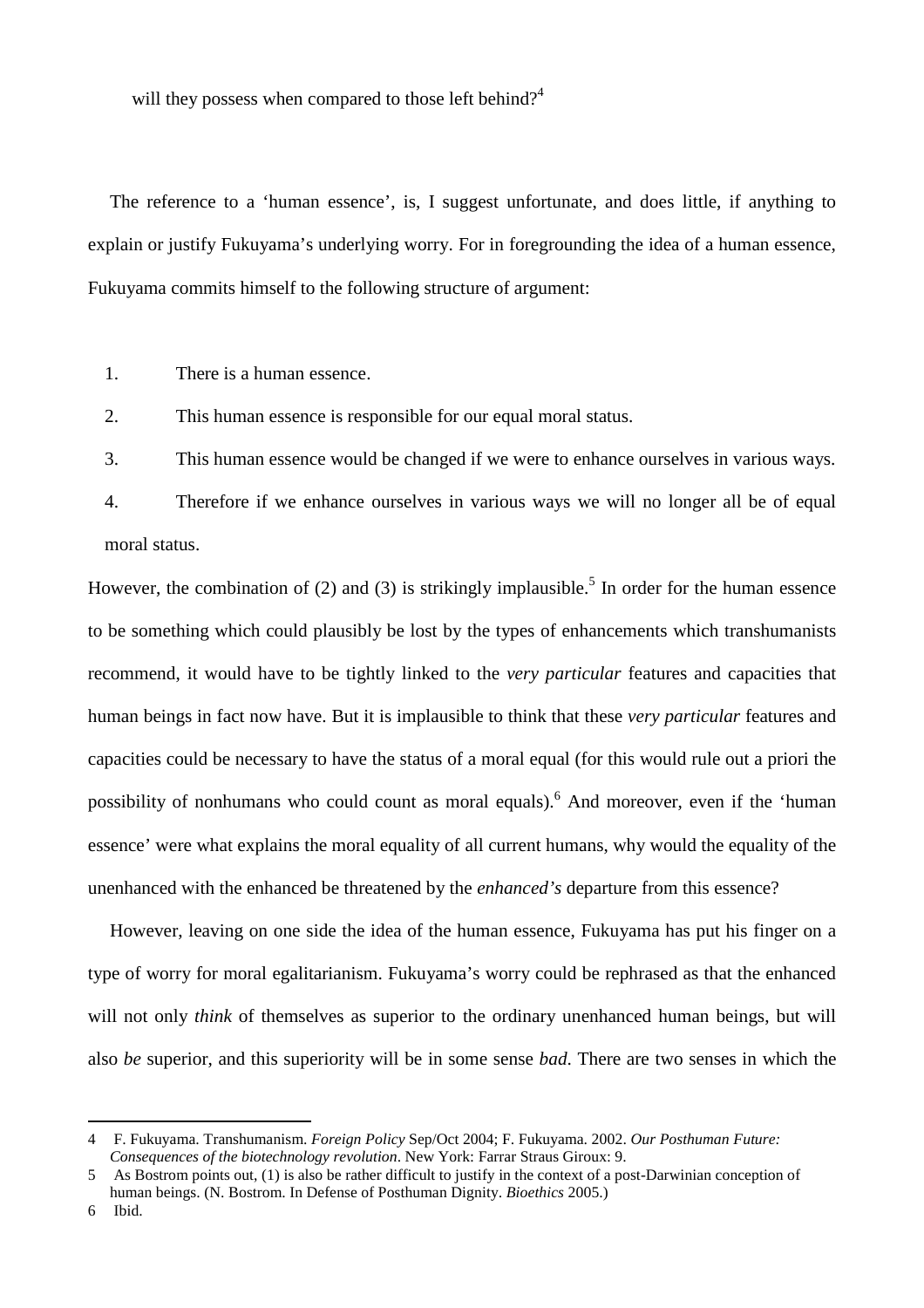enhanced might be superior, and only in one of these senses would enhancement raise issues of equal moral status. For the enhanced could be (a) superior in terms of talents, intelligence, ability to control their emotions and so on, whilst still being the moral equals of the ordinary unenhanced human beings, or (b) superior in talents, intelligence, ability to control their emotions and so on in such a way that they were *superior* from the moral point of view. If the superiority of the enhanced were confined to (a) then it would not be true to say that human enhancement threatened the equal moral status of human beings: for the problem enhancement would create would be one of *justice* between those of equal moral status but unequal talents and capacities, not a problem of creating beings of a *higher moral status than unenhanced human beings.* We already face great differences in talents, intelligence, ability to control emotions and so on between human beings as we now find them. Enhancement would magnify the range of these differences, but it would not threaten to undermine moral egalitarianism itself.<sup>7</sup>

*Fukuyama's worry is best interpreted as (b): namely that the enhanced will indeed be more than moral equals to the unenhanced*, and that given that the enhanced will be the *moral superiors* of the unenhanced it will be right and proper if enhanced people treat unenhanced people's lives as less important from the moral point of view, and treat the unenhanced as susceptible to being treated merely as means to their ends.

I shall argue that Fukuyama is wrong to be worried about the prospect that future enhanced transhumans or posthumans will be more than our moral equals: indeed, I shall argue that *no possible* enhancement could render someone more than the moral equal of a standard human being.<sup>8</sup>

# 3 THE TWO MORAL POWERS ARE SUFFICIENT CONDITIONS FOR MORAL

<sup>7</sup> This is not to say that the problems of justice caused by allowing some to massively enhance their capacities would be easy to solve, but merely to point out that they would be problems of justice between those of equal moral status, rather than problems of differential moral status.

<sup>8</sup> *I am going to argue that it is impossible for the enhanced to be of a higher moral status than unenhanced human beings. But as a side issue it is worth asking whether even if per impossible enhanced human beings were superior in moral status to unenhanced human beings, this could constitute a moral, rather than a self-interested objection to their creation. If such beings really were intrinsically more morally valuable than ordinary human beings why would it be immoral to create them? Why wouldn't the unenhanced's objection simply be a self interested attempt to defend their current advantages?*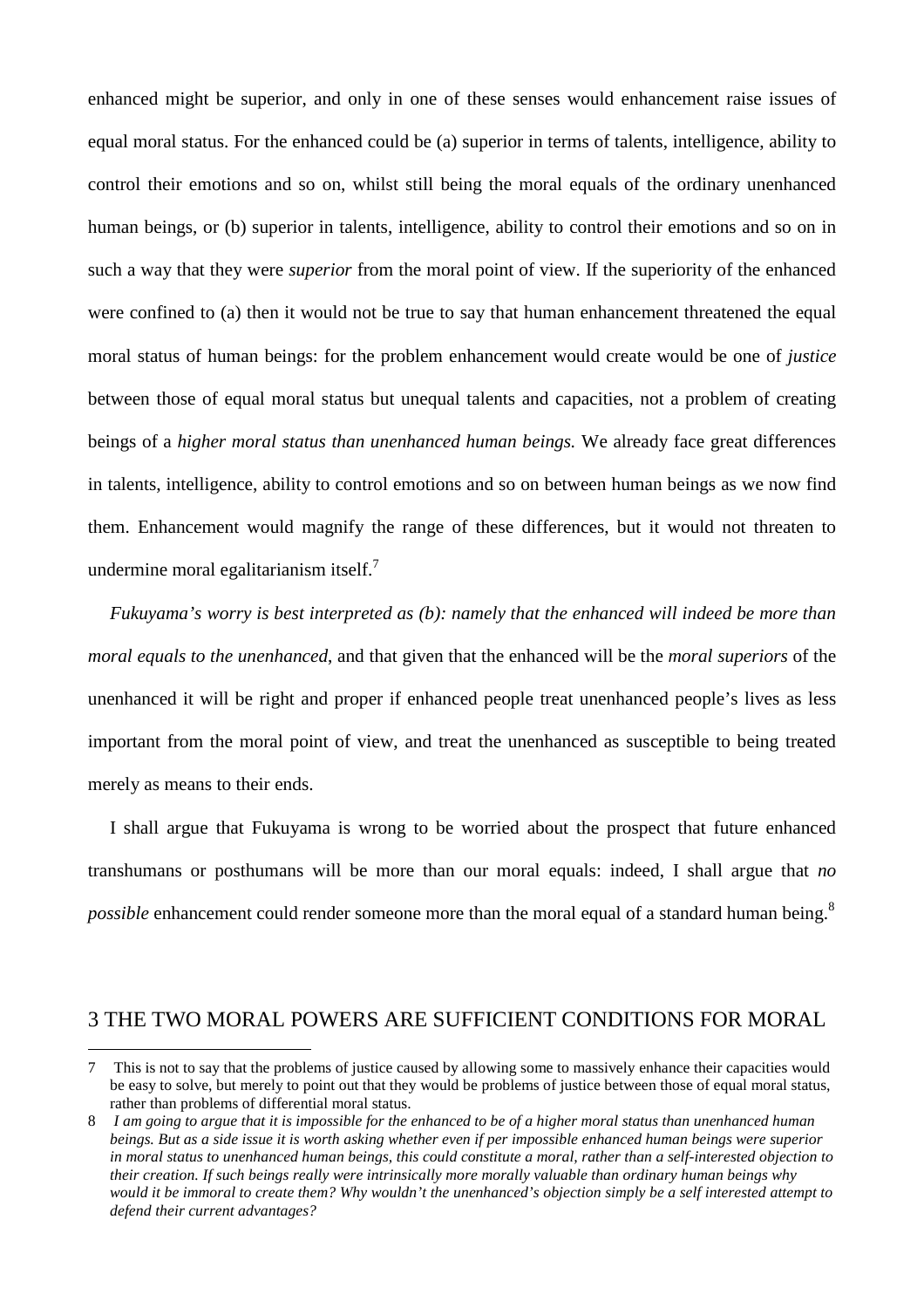### PERSONALITY

Whether it is possible for a creature to be *more* than the equal of an unenhanced human being will depend on what the correct justification is for the equal moral status of human beings. Accounts of moral equality differ on two axes: they differ both in the qualities which are picked out as being necessary and sufficient for the equal moral status of human beings, and also in the way these qualities are believed to function.

In this article I shall not attempt to put forward an account of the *necessary* conditions for equal moral status. The argument I shall put forward against Fukuyama depends only on our ability to isolate some properties which would be *sufficient* for moral personality.<sup>9</sup> My basic argument will be that (1) that there is a set of features which ordinary human beings now have which are very plausibly regarded as *sufficient* to count as a moral person, and (2) that these features are not capable of giving anyone a *higher* moral status if they have more than the threshold amount of them, and (3) therefore regardless of how much greater in capacities an enhanced human being may become, they cannot be of a higher moral status than an ordinary unenhanced human being. In this section I shall set out two conditions which I take to be jointly sufficient for moral personality, and to be possessed by the average human being. The next section will aim to justify the claim that possession of these features beyond the minimum amount to count for moral personality will not raise moral status.

I follow Rawls's suggestion that there are two properties which between them are certainly sufficient for a creature to count as a moral person. Rawls calls these conditions the two moral powers. They are, first, a sense of justice: that is, 'the capacity to understand, to apply, and to act from (and not merely in accordance with) the principles of political justice that specify the fair

<sup>9</sup> It easier to determine sufficient conditions for being a moral person than necessary conditions, as our intuitions about who *definitely* counts as a moral person are fairly robust, and we can use these intuitions to derive an account of those features which we are fairly sure would be sufficient to count as a moral person. Giving an account of the necessary conditions for moral personality is much more difficult, and requires us to take some difficult decisions concerning where to draw the line for moral personality, as well as addressing the argument from marginal cases. Focusing only on the sufficient conditions will enable us to answer Fukuyama's worry, whilst sidestepping these difficulties.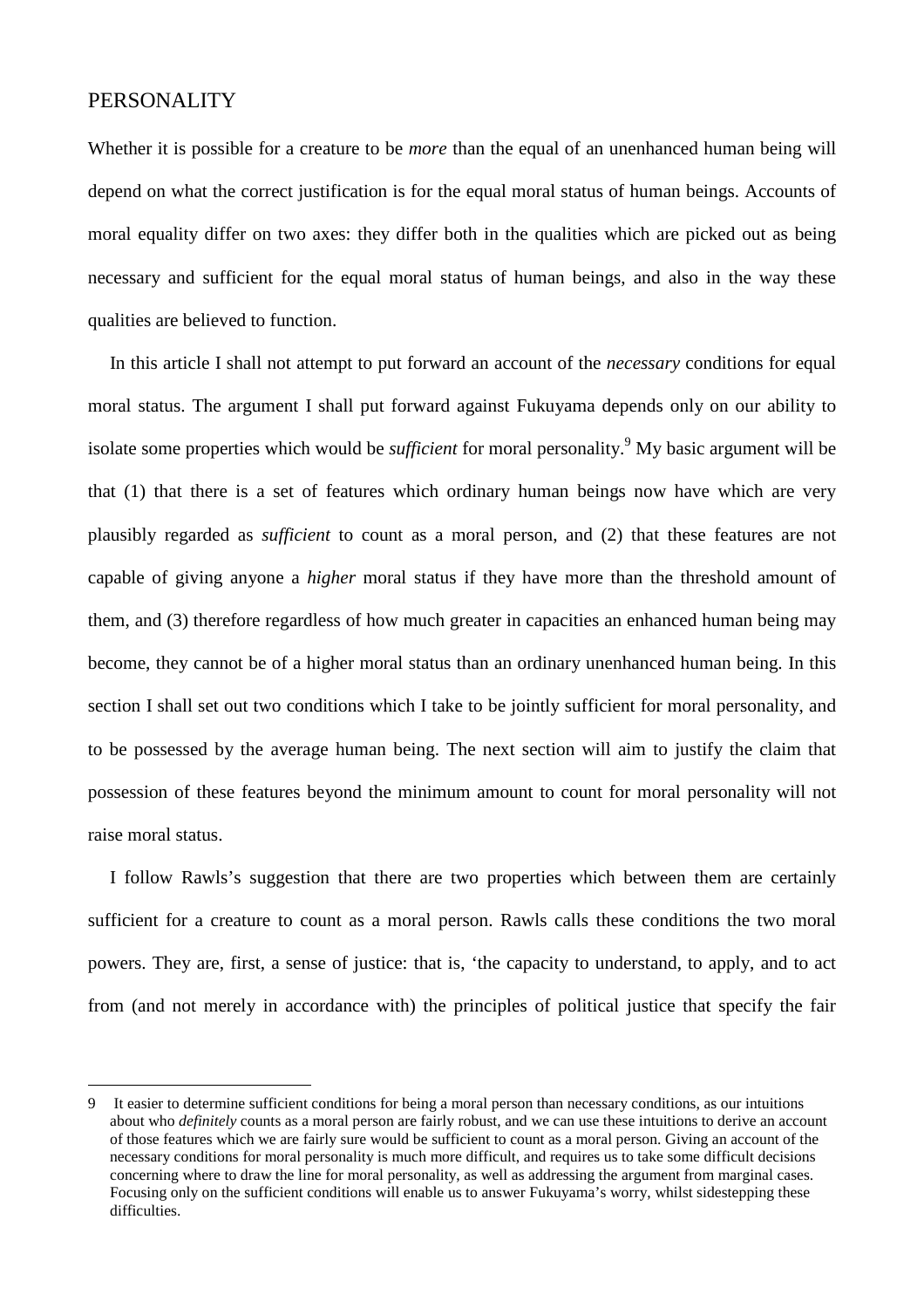terms of social cooperation.'<sup>10</sup> Second is a capacity for a conception of the good: 'the capacity to have, revise, and rationally to pursue a conception of the good. Such a conception is an ordered family of final ends and aims which specifies a person's conception of what is of value in human life, or, alternatively, of what is regarded as a fully worthwhile life.<sup>'11</sup>

If we were to put the two moral powers forward as an account of the *necessary* conditions for moral personality, then someone might wish to claim that we were not being sufficiently inclusive in our account of moral persons. For there are some categories of human beings (such as newborns or the severely demented) whom many moral egalitarians would want to claim as moral persons *despite* the fact that they are at best marginal possessors of the two moral powers. However here we are claiming only that *if* a creature possesses the two moral powers, it counts as a moral person, and hence as a moral equal. I take it that this claim is sufficiently uncontroversial to be assumed without argument.<sup>12</sup>

### 4 THE TWO MORAL POWERS AS THRESHOLD PROPERTIES

There are three kinds of ways in which the two moral powers could function in justifying equality. First, we could think of the two moral powers as features which a creature either has or does not have, but which do not vary by degree. Second, we could think of the two moral powers as *threshold properties* – properties which do vary by degree, but where differences in the properties are significant only until a certain threshold has been reached. Third, we could think of the two moral powers as properties which *both* vary by degree *and* where variations in the property in question continue to be significant for moral status even once the threshold required for moral personality has been reached. Fukuyama's argument presupposes that quality or qualities which are

<sup>10</sup> J. Rawls*.* 2001. *Justice as Fairness: a Restatement*. London: Harvard University Press: 18-19.

<sup>11</sup> Ibid: 19.

<sup>12</sup> I take the *sufficiency* of the two moral powers, once thus clarified, for moral personality to be fairly obvious: for it is (I submit) impossible to imagine a creature which is securely in possession of the two moral powers but which *should not* be accorded the status of a moral person.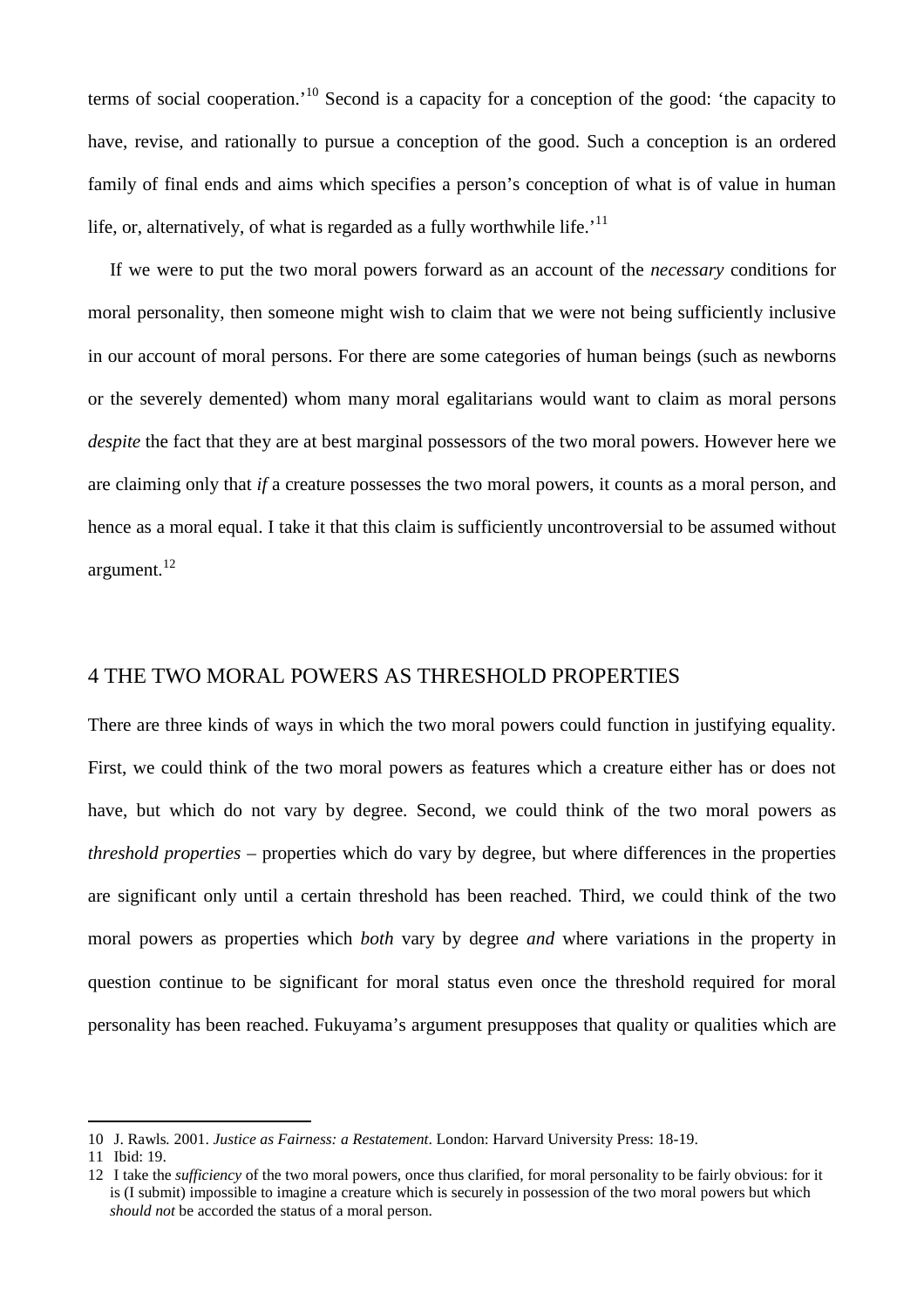responsible for moral personality are of the third kind.<sup>13</sup> I shall argue that they are of the second kind.

It is very implausible to think of the two moral powers as belonging to the first kind, namely features which do not admit of degree. For as Arneson argues, it is not plausible to think that, for example, the bare ability to set ends could make the difference between being a moral person and not being a moral person:

Consider a being that has little brain power, but over the course of its life can set just a few ends and make just a few choices based on considering two or three simple alternatives. It sets one end (lunch, now) per decade three times over the course of its life. If there is a capacity to set ends, period, not admitting of degrees, this being possesses it. The point is that it is clearly not merely the capacity to set ends, but something more complex that renders a being a person in our eyes. What matters is whether or not one has the capacity to set sensible ends and to pick among alternative end at a reasonable pace, sorting through complex considerations that bear on the choice of ends and responding in a rational way to these considerations. But this capacity, along with any similar or related capacity that might be urged as a substitute for it, definitely admits of degrees.<sup>14</sup>

Hence the moral egalitarian who wishes to oppose Fukuyama's argument must argue that the two moral powers should be interpreted as *threshold* properties. This is indeed how Rawls suggests

<sup>13</sup> If the properties which make human beings equals were to function in either of the other two ways, the fact that some human beings were vastly enhanced could never give any justification for thinking that the enhanced should be treated as more than equals. For if the two moral powers were to function in an 'all or nothing' manner, then by definition you would either have them or you would not, and persons with greater intelligence and so forth would not have the two moral powers to a higher degree. And if the two moral powers were to function as threshold properties, then by definition greater amounts of them would not be significant to moral status once the threshold had been reached.

<sup>14</sup> R. Arneson. 1999. What, if anything, renders all humans morally equal? In *Peter Singer and his Critics.* D. Jamieson ed. Oxford: Blackwell.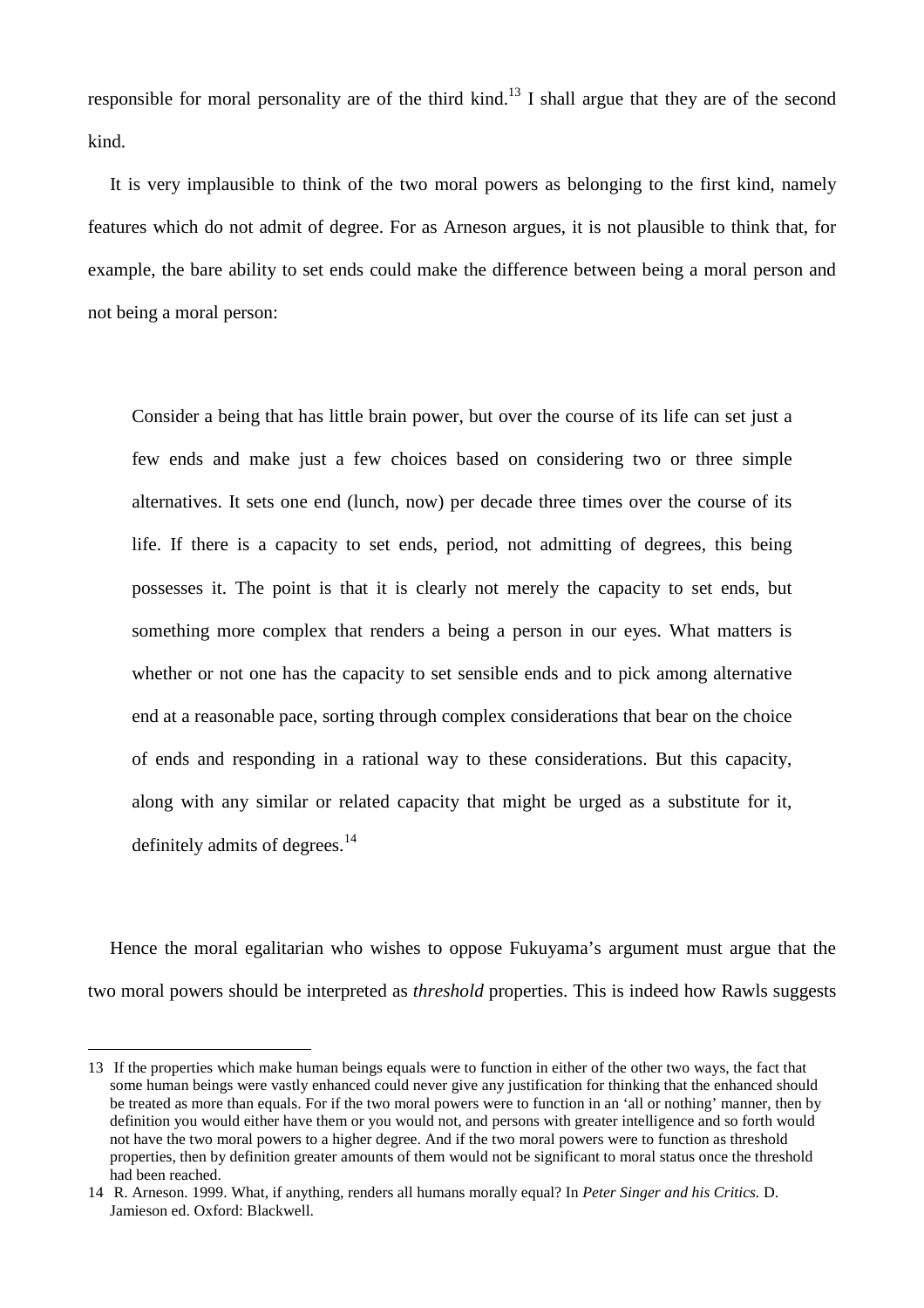we think of the two moral powers: according to Rawls, you do not need to have these qualities to a high degree to count as a moral person, but only to a certain minimum amount. Once this minimum threshold has been reached, further increases in the two moral powers are not significant as far as moral status goes:

It is sometimes thought that basic rights and liberties should vary with capacity, but justice as fairness denies this: provided the minimum for moral personality is satisfied, a person is owed all the guarantees of justice... while individuals presumably have varying capacities for a sense of justice, this fact is not a reason for depriving those with a lesser capacity of the full protection of justice. Once a certain minimum is met, a person is entitled to equal liberty on a par with everyone else.<sup>15</sup>

In fact, Rawls even claims that we should think of greater capacities with respect to the two moral powers as *natural talents,* which are unearned by individuals, and the proceeds of which can be fairly redistributed according to the difference principle, rather than as anything which could entitle the person to a higher moral status.<sup>16</sup>

Given the premisses (1) that possession of the two moral powers is sufficient for moral personality, and (4) the two moral powers function as threshold properties, the conclusion that Fukuyama is wrong to think that enhancement could threaten our moral status as equals follows logically:

1. Possession of the two moral powers is sufficient to count as a moral person.

<sup>15</sup> J. Rawls. 1999. *A Theory of Justice* (revised edition). Oxford: Oxford University Press: 443.

<sup>16</sup> 'A greater capacity for a sense of justice, as shown say in a greater skill and facility in applying the principles of justice and in marshaling arguments in particular cases, is a natural asset like any other ability. The special advantages a person receives for its exercise are to be governed by the difference principle. Thus if some have to a preeminent degree the judicial virtues of impartiality and integrity which are needed in certain positions, they may properly have whatever benefits should be attached to these offices. Yet the application of the principle of equal liberty is not affected by these differences.' Ibid: 443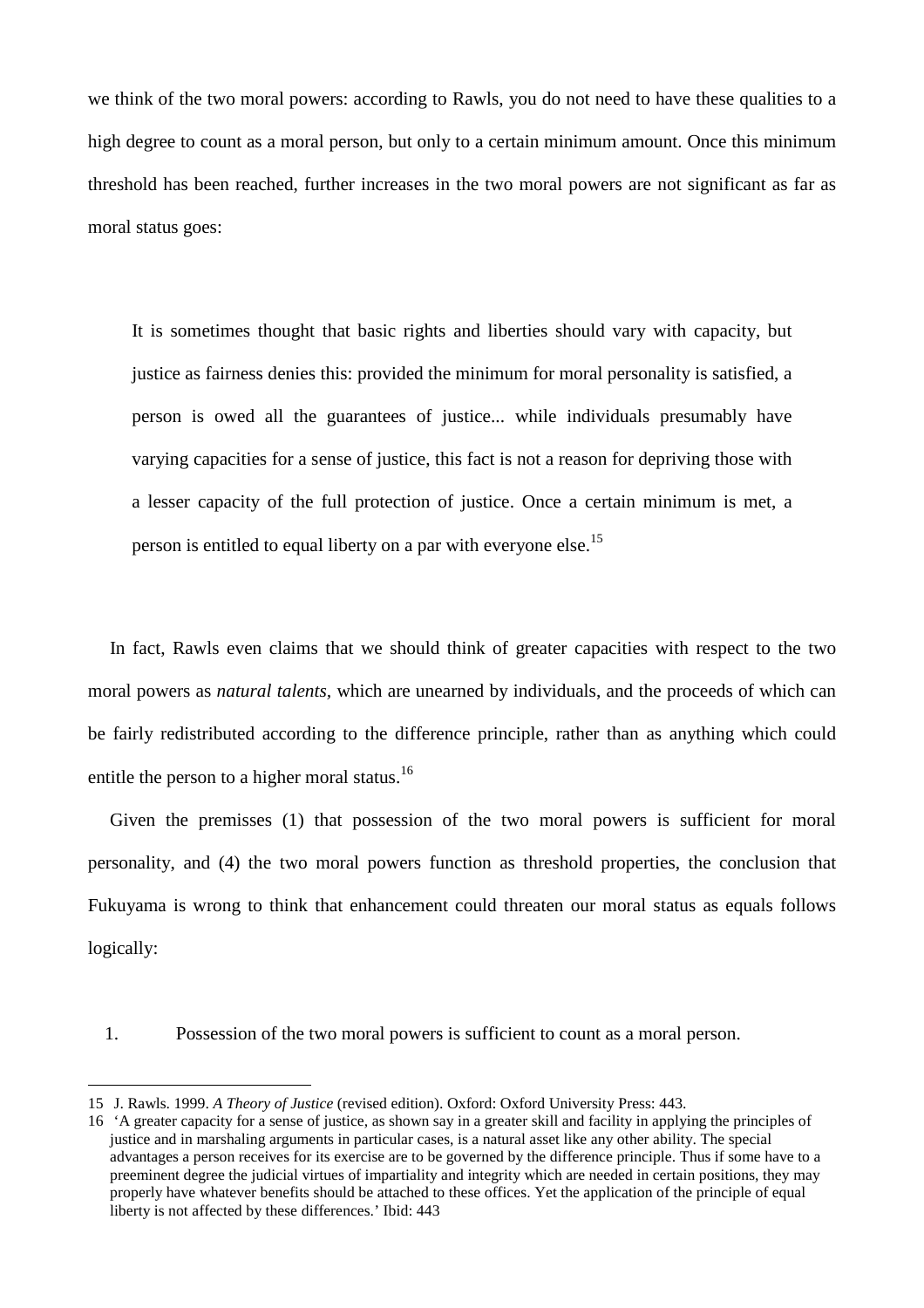2. The unenhanced will retain the two moral powers regardless of whether or not others become enhanced.

3. Therefore the unenhanced will be moral persons regardless of how enhanced or superior others may be.

4. The two moral powers function as *threshold* properties: amounts of them above the threshold amount are not significant for moral status.

5. Therefore even if enhanced persons have the two moral powers to a higher degree than unenhanced persons, this will not increase the moral status of the enhanced.

6. Therefore any amount of these features above the threshold amount does not render a person more than an equal.

7. Therefore all moral persons are moral equals, and therefore Fukuyama is wrong to think that enhancement could threaten the equal moral status of all persons.

The main potential difficulty with the argument is premiss (4): why should we regard the two moral powers as threshold properties in this way?<sup>17</sup> Unfortunately, Rawls provides us with no explicit argument as to *why* we should treat the two moral powers as threshold properties.<sup>18</sup> But the claim that the two moral powers should be thought of as threshold properties is by no means *obviously* correct. In Arneson's words:

[Rawls' account] is like an account of moral status that identifies height as the characteristic of living beings that determines their moral status, proclaims that tall is better than short, and identifies beings over six feet tall as the first-class citizens of the moral universe. The story so far is not incoherent, but one needs an answer to this worry: If being taller is better, and tallness determines moral status, why should not being taller than six feet confer a superior moral status over those who are just barely

<sup>17</sup> As I said before, I take premiss (1) to be uncontroversially true.

<sup>18</sup> As Arneson puts it, 'The difficulty with Rawls's proposal regarding the basis of equality is that no plausible reason is given for regarding the possession of more or less of the Rawls features once one is above the threshold as irrelevant to the determination of one's moral status.' (op. cit: )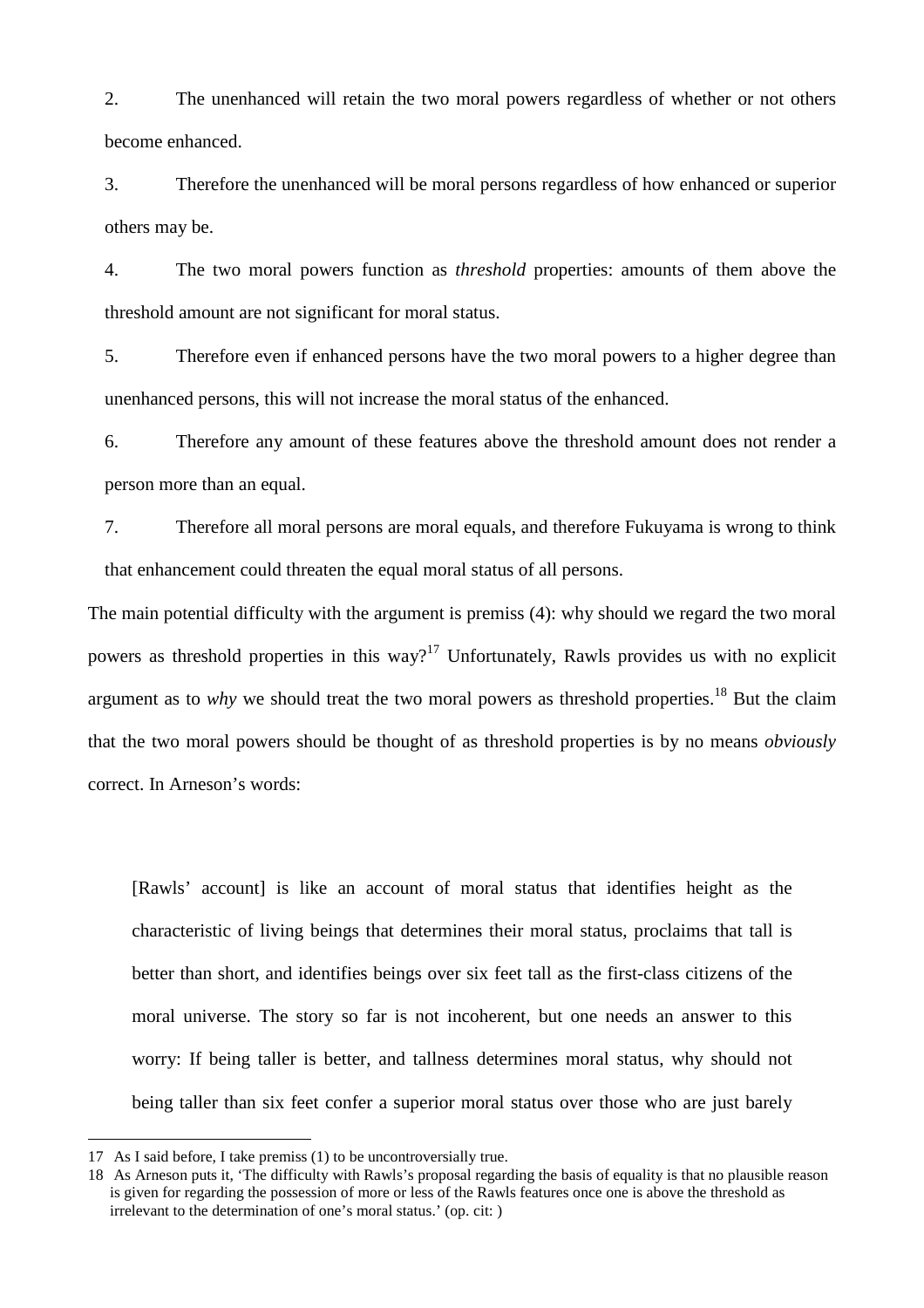six feet tall $2^{19}$ 

### 5 ANSWERING ARNESON'S OBJECTION

In this section I shall explain why it is *not* arbitrary to think that the two moral powers function as threshold properties. I shall argue that the two moral powers' status as threshold properties is justified by the way in which it is appropriate to value moral persons: moral persons should be respected as ends in themselves. Being an end in oneself does not admit of degrees, so it is wrong to think that one could become *more* of an end in oneself by coming to have a greater amount of the two moral powers than the threshold.

We can distinguish between two types of approach to things which are valuable: promoting and respecting. To *promote* something valuable is to aim to bring it about that there is more of this valuable thing in the world. To *respect* something valuable is, primarily, to judge that that there are legitimate limits on what may be done with it, or to it. Items which are appropriately considered to be objects of respect are said to be *ends in themselves*, to mark the fact that they cannot simply be used as means to whatever ends we may fancy. Items which are not ends in themselves can legitimately be used for whatever purposes we see fit.

Moral egalitarians, I suggest, should gloss moral equality in terms of the idea of respecting persons as ends in themselves.<sup>20</sup> On this view, while it is true that there are certain things about human beings that we ought to promote (I should promote your happiness, aim to reduce your

<sup>19</sup> Ibid. If we were to propose the two moral powers as *necessary* conditions for moral personality, then it would be difficult to avoid a different worry, namely that there will be a great difference in the treatment appropriate to those above the threshold as compared to those below it, whilst Rawls has given no clear criterion for where we should draw the line. But for our purposes this is not relevant: given that the ordinary adult human being will be well over the threshold line, wherever we decide to draw the threshold, enhancement will not create any additional difficulties here.

<sup>20</sup> It is possible to be a moral egalitarian without thinking that persons are ends in themselves: for example, you could think that the aim of morality should be to promote values such as happiness, or freedom from pain overall, and think that moral personality is the necessary feature you need to have in order to count morally speaking. But moral egalitarians who do not believe that persons are ends in themselves will find it difficult to answer Arneson's question. For if our goal is promoting value, then it is unclear why we should most effectively promote this value by treating those with far greater capacities for rational thought, or happiness equally to those with less.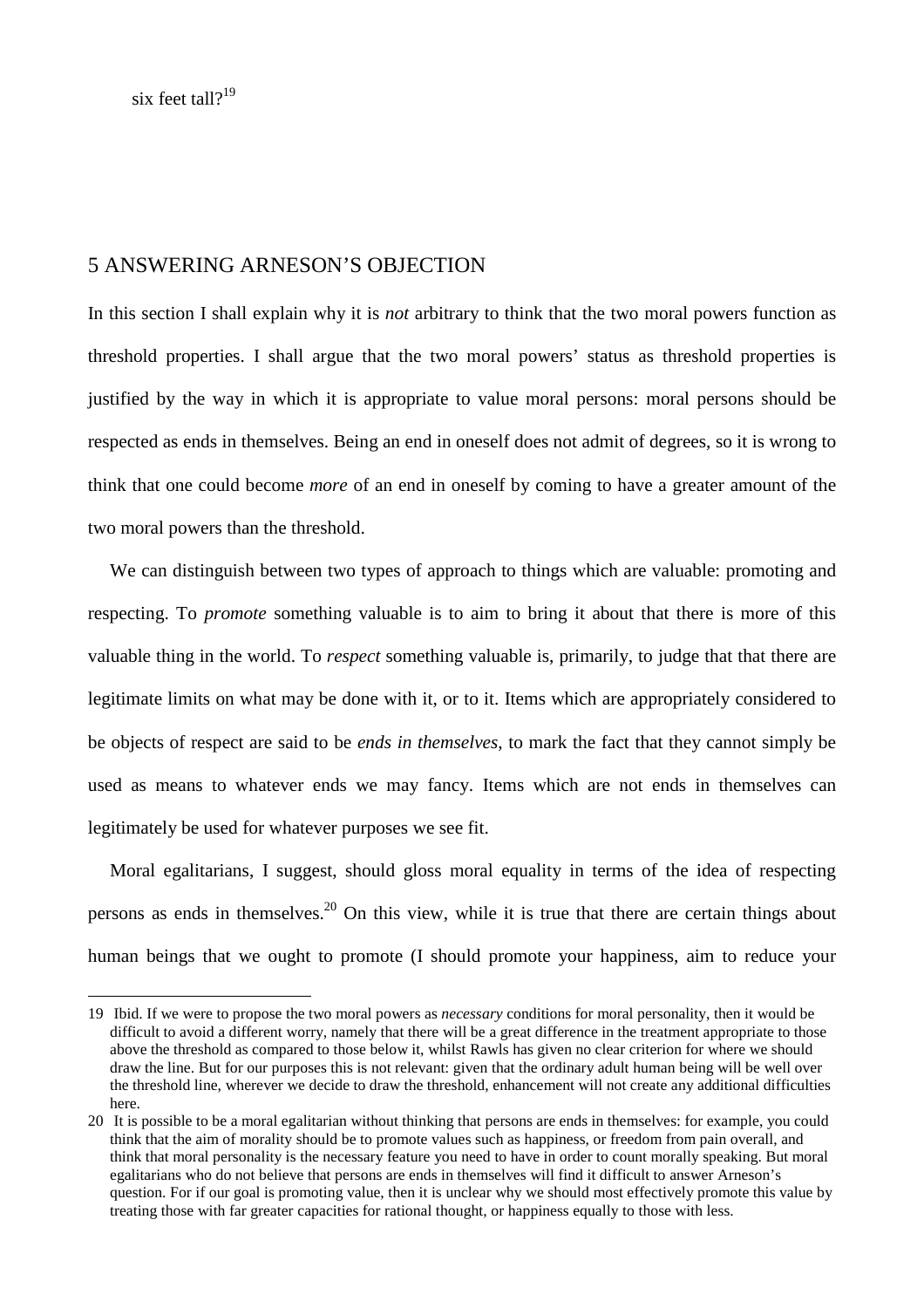pain), underlying this is a value that moral persons have which is to be respected rather than promoted. If this is the correct reading of equality, then Arneson's objection would seem to have missed the point: for on this view, the equality lies in the attitude (namely respect) with which each must treat others and with which each may in turn expect to be treated by them, rather than in the possession of an equal amount of any property. Therefore, the idea that increased amounts of a capacity should entitle you to be *more* than an equal looks to be a nonsequitur.

Given the claim that moral persons are appropriately treated as *ends in themselves*, and the claim that the equality that the moral egalitarian believes in is fundamentally an *attitude of equal respect,* due to moral persons because they are moral persons, it follows that we cannot view the qualities which are responsible for giving moral persons their moral status in the way that Fukuyama does. For *being an end in yourself is an all or nothing affair:* you either are one or you are not. It does not make sense to be *more* of an end in yourself than someone else, and that therefore even if some have more of the features which are the basis for ascribing them the status of ends in themselves, this provides no reason to think that they are more than equals.

# 6 CONCLUSION

The prospect of human enhancement on a large scale gives us much to worry about. But if what I have argued here is correct, one thing that we should *not* be worrying about is the prospect that greatly enhanced human beings will be superior in moral status to us. In Kant's words, every moral person 'can measure himself against each member of his species, and can esteem himself on a footing of equality with them.'<sup>21</sup> Transhumanism presents no moral status based worries: rather, the worries that the project of human enhancement raises are problems of *justice* between those of equal moral status. But it would be wrong to think that these problems are trivial. History shows us that it is very difficult to get people to *treat* others as equals when they believe the others to be

<sup>21</sup> I. Kant. 1996. *Metaphysics of Morals* trans. M. Gregor in *Kant, Practical Philosophy*. Cambridge, Cambridge University Press, 1996: 435 in the Akadamie pagination.